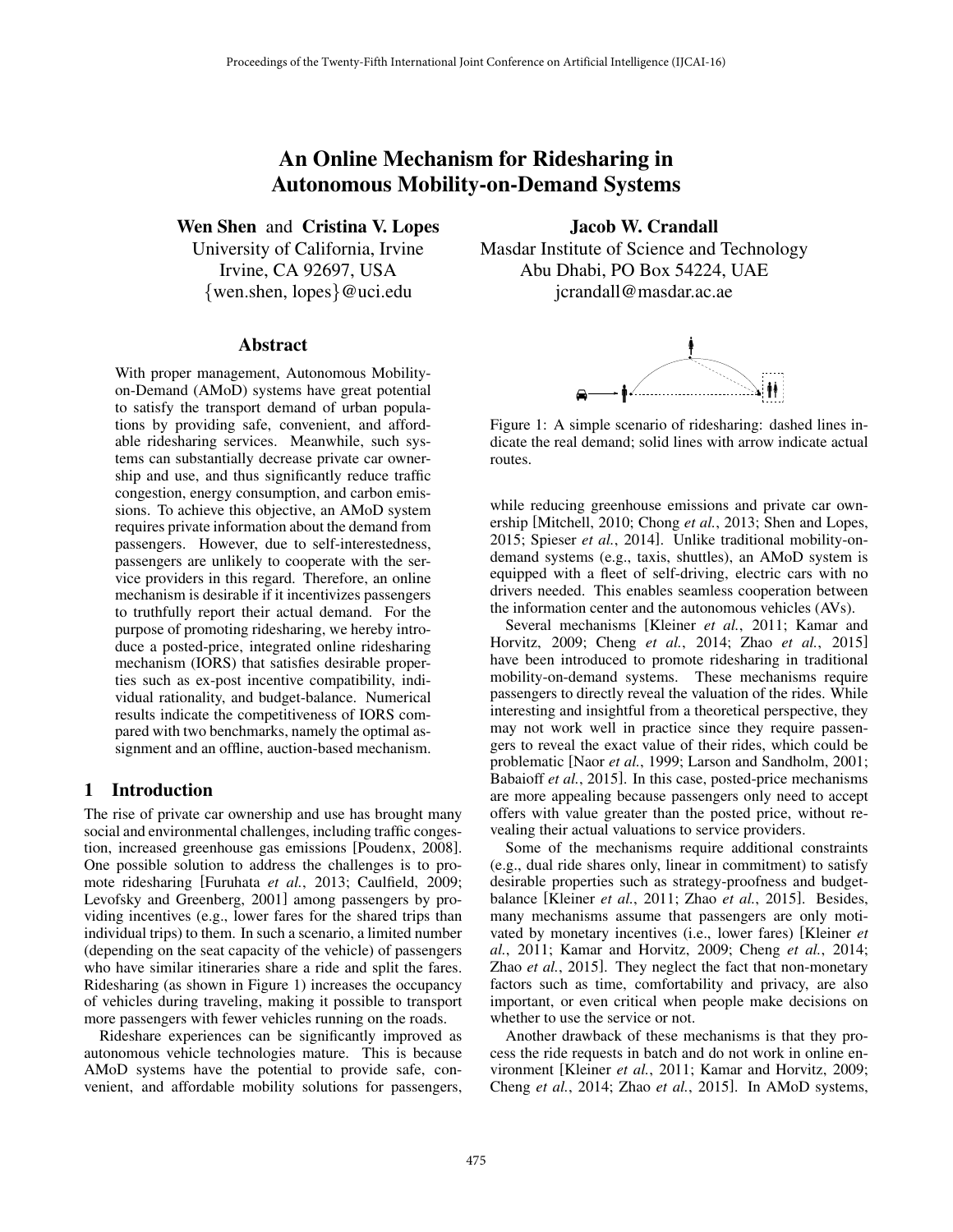service providers are committed to offering an immediate response to each request sent by passengers via a smart device. Besides, they assume that the demand is fixed without consideration of the dynamic nature of demand responsive systems.

A desirable mechanism is expected to be truthful and online [Parkes and Singh, 2004; Gallien, 2006; Nisan *et al.*, 2007]. It should be able to provide a fare quote immediately after the submission of a request. It needs to consider major non-monetary factors (e.g., latest departure time) as well as the dynamic nature of demand-driven systems. However, such a mechanism is yet to be designed. To bridge the gap and transcend conventional transport models like private car ownership, we introduce a truthful online mechanism called IORS for AMoD systems. We implement a simple, abstracted, yet powerful simulator that enables efficient modeling of ridesharing in AMoD systems. Numerical results show that the IORS mechanism outperforms the cutting-edge auction-based mechanism for last-mile mobility systems [Cheng *et al.*, 2014] substantially. It has a very close performance compared to the optimal solution, but requires a shorter time to compute and requires no future knowledge about the demand.

# 2 Ridesharing in AMoD Systems

An AMoD system (see Figure 2) can be viewed as a multiagent system consisting of an information center, a fleet of autonomous vehicle agents, and self-interested passengers who dynamically enter and exit the system. The working principle of the AMoD system is straightforward: when a passenger needs a ride, she sends the ride request to the information center using a smart device. This initiates the demand for mobility. The information center next computes a fare quote and sends it to the passenger. If the passenger accepts the fare estimate, the information center then calculates an assignment. As long as a plan has been calculated, it will be sent to both the AV assigned and the passenger who has just submitted the request. Both the passenger and the AV are committed to executing it. Otherwise, the passenger will be subject to penalties.

Figure 2: An abstraction of ridesharing in an AMoD system operating in a grid city.

# 3 The Online Mechanism

#### 3.1 Preliminaries

In our work we consider discrete time  $\mathcal{T} = \{0, 1, 2, ...\}$ , with passengers that arrive and depart over time. Without loss of generality, we assume that the AVs never exit the AMoD system. The information center has full knowledge of the AVs at each time. However, passengers' demand information is private and hidden from the center. The mechanism designer should incentivize passengers to truthfully reveal their demand for better system-wide optimization.

In our model we make a realistic assumption that the passengers are impatient [Horn, 2002]. They will leave the AMoD system and switch to other alternatives if the pickup time is later than their latest departure time.

Let  $\mathcal{I}^t$  denote a group of passengers who have mobility demand at time  $t \in \mathcal{T}$ . At each time, a passenger  $i \in \mathcal{I}^t$  submits a request  $r_i^t \in \mathcal{R}^t$  to the information center. The request  $r_i^t$ can be represented as a tuple  $(o_i, d_i, t_i, \bar{t}_i)$ , where  $o_i, d_i, t_i$ and  $\bar{t}_i$  are passenger *i*'s origin, destination, arrival time and latest departure time, respectively. Here,  $t_i = t$ . To quantify the transport demand, we introduce the effective demand  $\ell_i$ , which indicates the minimum distance from passenger *i*'s origin  $o_i$  and destination  $d_i$ . Assuming that the effective demand is independent of request submission time, we have:

$$
\forall t \in \mathcal{T}, i \in \mathcal{I}^t, \quad \ell_i^{t+1} = \ell_i^t \,. \tag{1}
$$

Equation 1 indicates that the effective demand of passenger  $i \in \mathcal{I}^t$  will not change if the passenger delays its request submission from time  $t$  to time  $t + 1$ .

Once a passenger *i* has sent her request  $r_i^t$ , the system needs to provide a fare estimate  $q_{r_i^t}$  to the passenger immediately, which enables the passenger to make a prompt decision on whether to accept the quote or not. It is important to note that the quote is the upper bound of the fare rather than the final payment. The passenger only accepts the service if the quote is lower than the amount that she is willing to pay. If the passenger accepts the quote and if the system is able to provide the service given the time and routing constraints, she will be serviced with an assignment provided. A final payment  $p_{r_i^t}$  will be calculated upon the completion of the ride. Otherwise, the request will be rejected.

In our model we make the passengers who use the ride service split the operational cost of the vehicles. This enables the AMoD system to provide service without seeking for external subsidies. The mechanism designer's goal is to minimize the cost per unit effective demand. Since the operational cost is split by all the passengers, this objective reflects the social welfare. The mechanism needs to collect truthful information about the requests from passengers. However, passengers are selfish and motivated to minimize their own cost for the rides. For instance, they may delay their request submissions, or claim a shorter waiting time to reduce their cost. Therefore, incentives should be provided to counter the manipulations. Let  $C<sup>t</sup>$  denote the total cost of the system incurred up to now from  $t = 0$ , and  $\mathcal{I}'^t \subseteq \mathcal{I}^t$  be the set of passengers been serviced at *t*. We have the cost per demand of the system:

$$
W' = \frac{C^t}{\sum_{t' \in [0,t]} \sum_{i \in \mathcal{I}'} t'} \tag{2}
$$

Let  $W = \frac{1}{W}$ , the mechanism designer's goal is equivalent to maximizing the social welfare *W*. Initially, the total cost is zero. That is,  $C^0 = 0$ . We assume that the total cost of the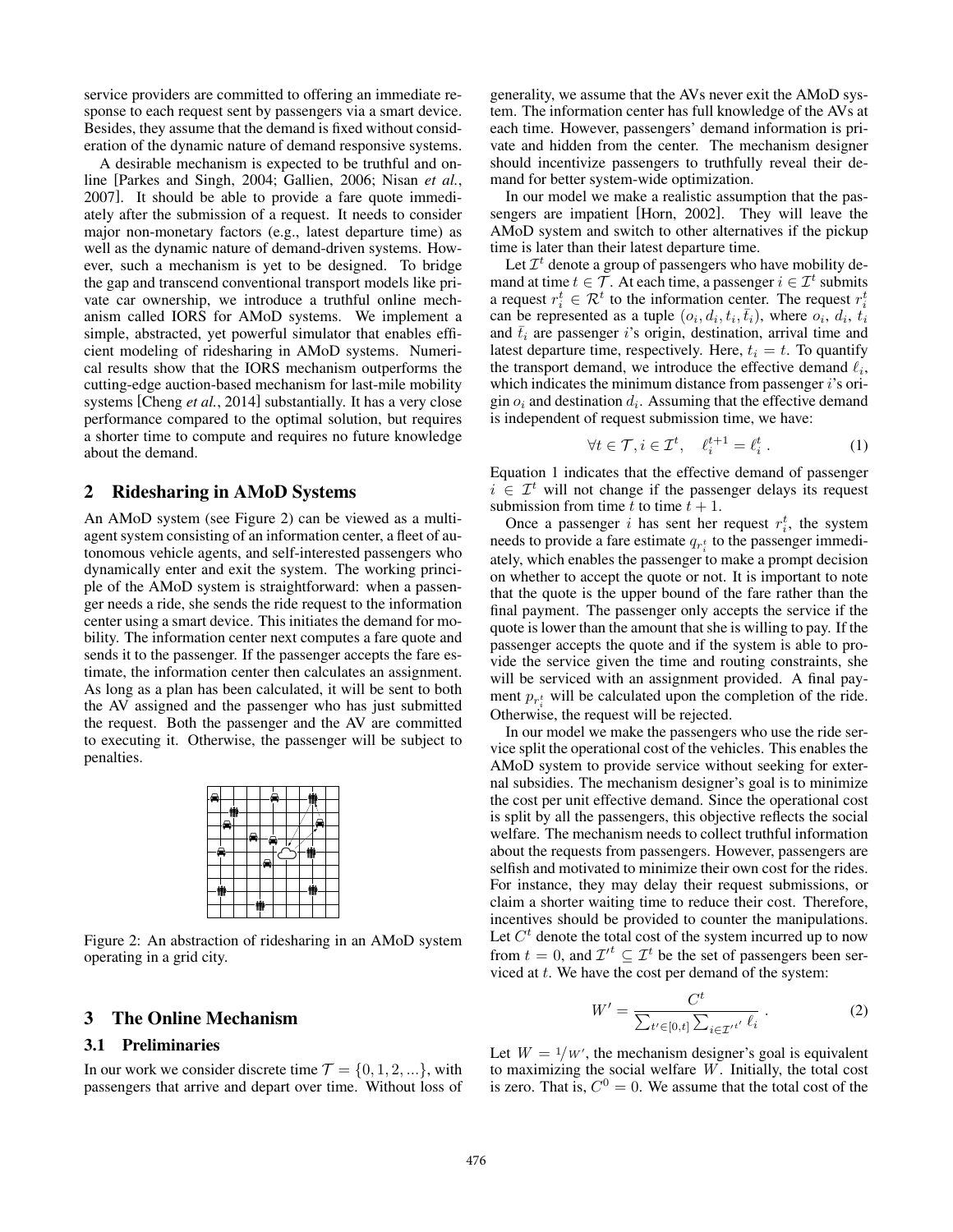system  $C<sup>t</sup>$  is non-decreasing. It quantifies the minimum operational cost that the system needs to transport the passengers. Since the total cost is independent of the time and the orders of the request submissions, the following inequation holds:

$$
\forall t \in \mathcal{T}, \quad C^{t+1} \ge C^t \,. \tag{3}
$$

If the requests are delayed from  $t$  to  $t + 1$ :

$$
\forall t \in \mathcal{T}, \quad C^{t+1} = C^t \,. \tag{4}
$$

Let  $\delta_{r_i^t}$  denote the increase on the operational cost if passenger *i* is serviced when she submits the request  $r_i^t$  at time *t*, the following equation always holds for every  $t \in \mathcal{T}$ :

$$
C^{t+1} - C^t = \sum_{\substack{t'=t+1\\i \in \mathcal{I}^{t'}}} \delta_{r_i^{t'}} . \tag{5}
$$

Equation 5 shows that the increase on the total operational cost from time  $t$  to time  $t + 1$  always equals to the summation of the marginal cost that is incurred by the requests being served at time  $t + 1$ .

Let V denote the set of vehicles in operation and  $V^t \subseteq V$ be the set of vehicles that have at least one seat available at time *t*. Initially, we divide the vehicles into *N* groups (or coalitions), where  $N = |\mathbb{V}|$ . At each time, a request  $r \in \mathcal{R}^t$ is added into a group  $\mathcal{X}_v^t \subseteq \mathbb{X}^t$  according to the mechanism policy, where  $X^t$  is the set of all groups at time *t*. At time *t*, all passengers in a group share the same fare rate (cost per unit demand). Let  $\rho$  denote the cost per unit demand, we have:

$$
\rho_{\mathcal{X}_{v}^{t}} = \rho_{r_{i}^{t}} ,
$$
\n
$$
\text{where} \quad (i \in \{i \mid r_{i}^{t} \in \mathcal{X}_{v}^{t}, t \in \mathcal{T} \}).
$$
\n
$$
(6)
$$

#### 3.2 IORS Mechanism

The IORS mechanism consists of three parts: fare estimation, pickup assignment and payment calculation. In the fare estimation process, the mechanism calculates a quote for each request. In the pickup assignment phase, the mechanism computes an optimal plan that minimizes the cost per unit demand. Finally, the mechanism provides payments immediately after successful completion of the rides.

#### Fare Estimation

As the passengers arrive and depart dynamically, the mechanism can only rely on the known information to compute the upper bound of the fare. The fare estimation process is described as follows (as shown in Algorithm 1): for each request  $r_i^t$  at time *t*, the mechanism first checks if a vehicle *v* (with vacancies) satisfies the passenger's latest departure time. If such a vehicle is found, then the mechanism compares the cost per unit demand before and after adding the request *r<sup>t</sup> i* into the coalition, respectively. If the cost per unit demand decreases, then the fare is calculated and stored in a set  $Q'$ . The mechanism selects the maximum fare in the set as the quote. Otherwise, the system rejects the request. Note that the mechanism picks the highest (instead of the lowest) cost per unit demand as the upper bound of the fare estimate. This is because the mechanism needs to adjust the assignments so that the system can produce the lowest cost per unit demand in general. Besides, it is a necessary condition for individual rationality and incentive compatibility. The algorithm takes  $O(n^3)$  time in the worst case.

Algorithm 1: The Fare Estimation Algorithm

1 <u>function estimate</u>  $(t, \mathcal{R}^t)$ ; **Input** :  $t$  - Time;  $\mathcal{R}^t$  - A set of requests from passengers  $\mathcal{I}^t$  at time  $t$ . **Output** :  $Q_{\mathcal{R}^t}$ -The fare estimate for requests  $\mathcal{R}^t$ . 2  $\mathcal{Q}_{\mathcal{R}^t} \leftarrow \emptyset;$ 3 while  $r_i^t \in \mathcal{R}^t$  do  $4 \mid \mathcal{Q}' \leftarrow \emptyset;$ 5 while  $v \in \mathcal{V}^t$  do  $/* t'$  is the estimated pickup time needed to service passenger *i <sup>t</sup>* using vehicle *v* \*/ 6  $\Box$  Compute  $t'$ ;  $\begin{array}{c|c}\n\hline\n\end{array}$  if  $t' \leq \bar{t}_i$  then 8  $\left| \begin{array}{c} \end{array} \right|$  Compute  $\rho_{\mathcal{X}_{v}^{t-1}\cup \{r_{i}^{t}\}}$ ;  $\phi$  if  $\rho_{\mathcal{X}_{v}^{t-1} \cup \{r_{i}^{t}\}} < \rho_{\mathcal{X}_{v}^{t-1}}$  then 10  $q' \leftarrow \ell_i^t \rho_{\mathcal{X}_v^t};$  $\mathcal{Q}' \leftarrow \mathcal{Q}' \cup \{q'\};$  $12$  | | end  $13$  end <sup>14</sup> end 15 if  $\mathcal{Q}' \neq \emptyset$  then 16  $q \leftarrow \argmax_{i \in \mathcal{O}} q'$ ;  $q^{\prime} \in \mathcal{Q}^{\prime}$  $\mathcal{Q}_{\mathcal{R}^t} \leftarrow \mathcal{Q}_{\mathcal{R}^t} \cup \{(r_i^t, q)\};$ <sup>18</sup> end <sup>19</sup> end 20 **return**  $\mathcal{Q}_{\mathcal{R}^t}$ .

#### Pickup Assignment

Let  $n_{v^t}$  denote the number of seats available in vehicle  $v$  at time *t*. Each vehicle can only service at most  $N_v$  passengers, where *N* is the seat capacity of the vehicle. That is,  $0 \le$  $n_{v}$ <sup> $\epsilon$ </sup>  $N_{v}$ . When there are multiple requests that decrease the cost per unit demand of a coalition, the coalition selects the one that produces the lowest cost per unit demand. If there is a tie, the mechanism breaks it by choosing the one with the highest demand at random. The pickup assignment procedure is shown in Algorithm 2. The mechanism selects the  $n_t$  requests that produces the lowest cost per unit demand, where  $n_t$  is determined as following:  $n_t = \min\{n_{n^t}, n_{\mathcal{R}^t}\},$ where  $n_{\mathcal{R}^t}$  is the number of requests submitted. The time complexity of Algorithm 2 is  $O(n^2 \log n)$ .

#### Payment Calculation

When a passenger accepts a fare quote and is not assigned with a vehicle, her request will be added to time  $t + 1$  if the threshold  $\bar{t}$  satisfies. In this process, the mechanism assumes that all the passengers accept the fare estimate. This is because if a passenger rejects the quote, the mechanism simply ignores the request and assumes that the passenger never submits it. We assume that the system can calculate the marginal cost and the optimal routes as quickly as necessary, although it might be time-consuming in real-world application due to limited computational power and the complexity of the traffic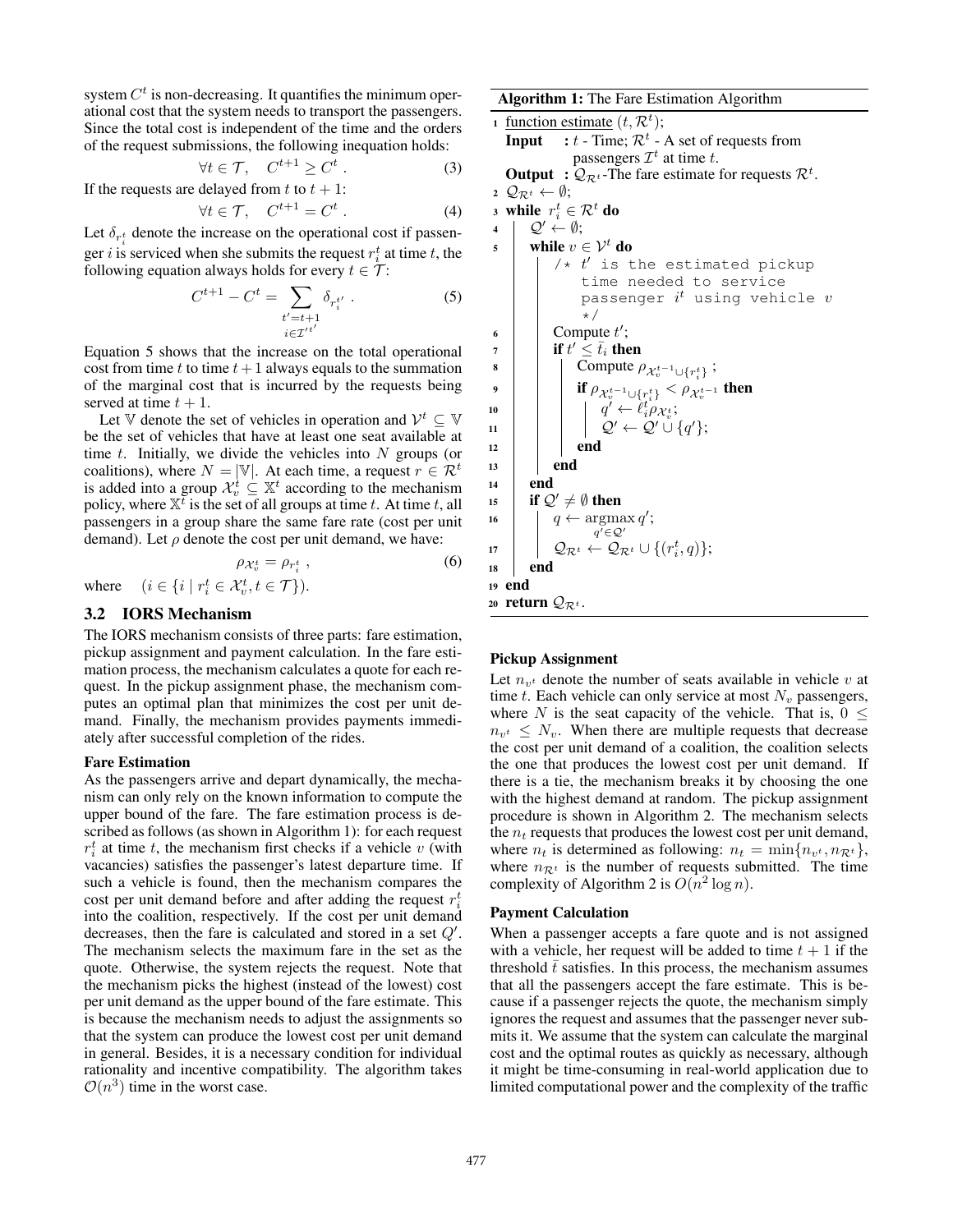Algorithm 2: The Pickup Assignment Algorithm

1 <u>function assign</u>  $(t, \mathcal{R}'^t)$ ; **Input** :  $t$  - Time;  $\mathcal{R}^{\prime t}$  - A set of requests from passengers  $\mathcal{I}^t$  who accept the fare quotes at time *t*. **Output** :  $\Pi^t$ -The set of assignment.  $\mathbf{1}^t \leftarrow \emptyset;$  $A \leftarrow \emptyset;$ 4 while  $v \in \mathcal{V}^t$  do while  $r \in \mathcal{R}^{\prime t}$  do  $/* t'$  is the estimated pickup time needed to service passenger *i <sup>t</sup>* using vehicle *v* \*/ 6  $\Box$  Compute  $t'$ ;  $\begin{array}{c|c}\n\hline\n\end{array}$  if  $t' \leq \bar{t}_i$  then  $\mathbf{s}$  | | Compute  $\rho_{\mathcal{X}_{v}^{t-1}\cup\{r\}}$ ; 9 if  $\rho_{\mathcal{X}_{v}^{t-1} \cup \{r\}} < \rho_{\mathcal{X}_{v}^{t-1}}$  then<br>  $\begin{array}{c} \n\cdot & \downarrow \ \n\cdot & \downarrow \ \n\cdot & \downarrow \ \n\cdot & \downarrow \ \n\cdot & \downarrow \n\end{array}$ 10  $c' \leftarrow \rho_{\mathcal{X}_v^t};$  $\begin{array}{|c|c|c|c|}\n\hline\n11 & & A \leftarrow \mathcal{A} \cup \{(v, c')\};\n\end{array}$  $12$  end  $13$  end <sup>14</sup> end <sup>15</sup> end 16  $\mathcal{V} \leftarrow \mathcal{V}^t$ ;  $\mathcal{I} \leftarrow \{i \mid r_i \in \mathcal{R}^t\};$ 18 while  $A \neq \emptyset$  and  $V \neq \emptyset$  and  $\mathcal{I} \neq \emptyset$  do  $/*$  sort in ascending order of  $c'$ 19  $\downarrow$  *A*  $\leftarrow$  *quicksort*(*A*);  $/*$  ties are broken by selecting the one with the highest unit demand  $\ell$   $\star$  /  $\mathbf{u} \cdot \mathbf{v} \cdot \mathbf{v} \cdot \mathbf{v} \cdot \mathbf{v} \cdot \mathbf{v} \cdot \mathbf{v} \cdot \mathbf{v} \cdot \mathbf{v} \cdot \mathbf{v} \cdot \mathbf{v} \cdot \mathbf{v} \cdot \mathbf{v} \cdot \mathbf{v} \cdot \mathbf{v} \cdot \mathbf{v} \cdot \mathbf{v} \cdot \mathbf{v} \cdot \mathbf{v} \cdot \mathbf{v} \cdot \mathbf{v} \cdot \mathbf{v} \cdot \mathbf{v} \cdot \mathbf{v} \cdot \mathbf{v} \cdot \mathbf{v} \cdot \mathbf{v} \cdot \mathbf{$  $(v, c') \in \mathcal{A}$  $\prod^{t} \leftarrow \prod^{t} \cup \{ (\hat{v}, \hat{r}) \mid \hat{v} = v, c_{\hat{r}} = c' \};$  $22 \left\{\n\begin{array}{l}\n\mathcal{A} \leftarrow \mathcal{A} \setminus \{(v^*, c^*) \mid v^* = v, (v^*, c^*) \in \mathcal{A}\};\n\end{array}\n\right.$ <br>  $23 \left\{\n\begin{array}{l}\n\text{if } n_n < 1 \text{ then}\n\end{array}\n\right.\n\right.$ if  $n_v < 1$  then  $\begin{array}{ccc} \n\mathbf{24} & \mathbf{25} \\
\mathbf{25} & \mathbf{end}\n\end{array}$ end  $\mathcal{I} \leftarrow \mathcal{I} \setminus \{i \mid c_{r_i} = c', r_i \in \mathcal{R'}^t\};$ <sup>27</sup> end 28 **return**  $\Pi^t$ .

dynamics. However, it can be computed with meta heuristics [Hansen and Zhou, 2007]. At time *t*, the cost per unit demand for all requests assigned to vehicle *v* under the assignment of  $\pi_v \in \overline{\Pi}^t$  is determined as following:

$$
\rho_{\mathcal{X}_{v}^{t}} = \frac{\sum_{t' \in [0,t]} \sum_{r \in \{r | (v,r) \in \Pi^{t'}\}} \delta_{r}}{\sum_{t' \in [0,t]} \sum_{r \in \{r | (v,r) \in \Pi^{t'}\}} \ell_{r}}.
$$
(7)

Therefore, the final payment of passenger *i* at time *t* is calculated as following:

$$
p_i^t = \ell_i \rho_{\mathcal{X}_v^t},\tag{8}
$$

where  $p_i^t$  can be calculated in  $O(n^2T \log n)$  time.

#### Ex-post Incentive Compatibility

We show that the IORS mechanism satisfies ex-post incentive compatibility.

Lemma 3.1. *A passenger can not decrease her cost by delaying the submission of the request, provided that all other passengers report their demand truthfully and do not change their decisions on fare quotes. That is, for all*  $\tau_1, \tau_2, t \in \mathcal{T}$ *and submissions*  $\mathbb{R}$  *and*  $\mathbb{R}'$ *, where*  $0 \leq \tau_1 < \tau_2 \leq t$ *,*  $\mathbb{R} = {\mathcal{R}^0, . . \mathcal{R}^{\tau_1}, \mathcal{R}^{\tau_2}, ..., \mathcal{R}^t}$ , and

$$
\mathbb{R}'(t) = \begin{cases}\n\mathcal{R}^{\tau_1} \setminus \{r_i^{\tau_1}\} & : t = \tau_1 \\
\mathcal{R}^{\tau_2} \cup \{r_i^{\tau_1}\} & : t = \tau_2 \\
\mathbb{R}(t) & : otherwise\n\end{cases}
$$
\n(9)

*We have:*

$$
p_{\mathbb{R}(\tau_1)}^t \le p_{\mathbb{R}'(\tau_2)}^t \tag{10}
$$

*Proof.* Depending on whether  $r_i$  is serviced or not, we distinguish two cases:

- *•* The request is not serviced: if the passenger delays her request from  $\tau_1$  to  $\tau_2$ , then her latest departure time  $\hat{\tau}_1 = \bar{\tau}_1 - 1 < \bar{\tau}_1$ . If the pickup time  $t = \bar{\tau}_1$ , then she will not be serviced at time  $\tau_2$ , which is obviously less favorable than being serviced. Another situation is that the addition of the request at time  $\tau_2$  does not decrease the cost per unit demand of the coalitions at time  $\tau_2$ , or the new cost per unit demand is less than the threshold determined by Algorithm 2.
- The request is serviced: If the passenger delays her request from  $\tau_1$  to  $\tau_2$ . Assuming that,

$$
p^t_{\mathbb{R}(\tau_1)} > p^t_{\mathbb{R}'(\tau_2)}
$$
\n(11)

We prove the theorem by contradiction. If  $0 \leq \tau \leq \tau_1$ , we have  $\mathbb{R}'(\tau) = \mathbb{R}(\tau)$ . By equation 1 and 4, the operational cost and the total unit demand are independent of the request submission time. That is,  $C' = C$ ,  $\sum \ell' = \sum \ell$ , By equation 5, 7 and 8, we have  $p_{m(\lambda)}^t = p_{m(\lambda)}^t$ .  $\ell$ . By equation 5, 7 and 8, we have  $p^t_{\mathbb{R}(\tau)} = \overline{p}^t_{\mathbb{R}'(\tau)}$ . Thus, inequation 11 does not hold. This is also true if  $\tau_2 < \tau \leq t$ . If  $\tau_1 < \tau \leq \tau_2$ , since  $\mathbb{R}'(\tau) = \mathcal{R}^{\tau_1} \setminus \{r_i^{\tau_1}\},$ we have the cost per unit demand  $\rho_{\mathbb{R}(\tau_1)} \leq \rho_{\mathcal{R}^{\tau_1} \setminus \{r_i^{\tau_1}\}}$ , and the total demand  $\ell_{\mathbb{R}(\tau_1)} < \ell_{\mathcal{R}^{\tau_1} \setminus \{r_i^{\tau_1}\}}$ . By multiplying the left and right sides of the two inequations, we get  $\rho_{\mathbb{R}(\tau_1)} \ell_{\mathbb{R}(\tau_1)} \le \rho_{\mathcal{R}^{\tau_1} \setminus \{r_i^{\tau_1}\}} \ell_{\mathcal{R}^{\tau_1} \setminus \{r_i^{\tau_1}\}}$ . That is,  $p_{\mathbb{R}(\tau)}^t \leq p_{\mathbb{R}'(\tau)}^t$ . Hence, inequation 11 does not hold when  $\tau_2 < \tau \leq t$ . Therefore, the assumption is invalid and inequation 10 holds.

By incorporating the above cases, we prove the lemma.  $\Box$ 

Lemma 3.2. *The passenger can not decrease her cost by misreporting its latest departure time, provided that all other passengers report their demand truthfully and do not change their decisions on fare quotes. That is,*

$$
p'_r \le p_r, \quad (\forall \hat{t} \neq \bar{t}). \tag{12}
$$

*Proof sketch.* If passenger claims an earlier latest departure time (i.e.,  $\hat{\bar{t}} < \bar{t}$ ), according to Algorithm 1 and 2, the search space of the vehicles may be reduced and the request might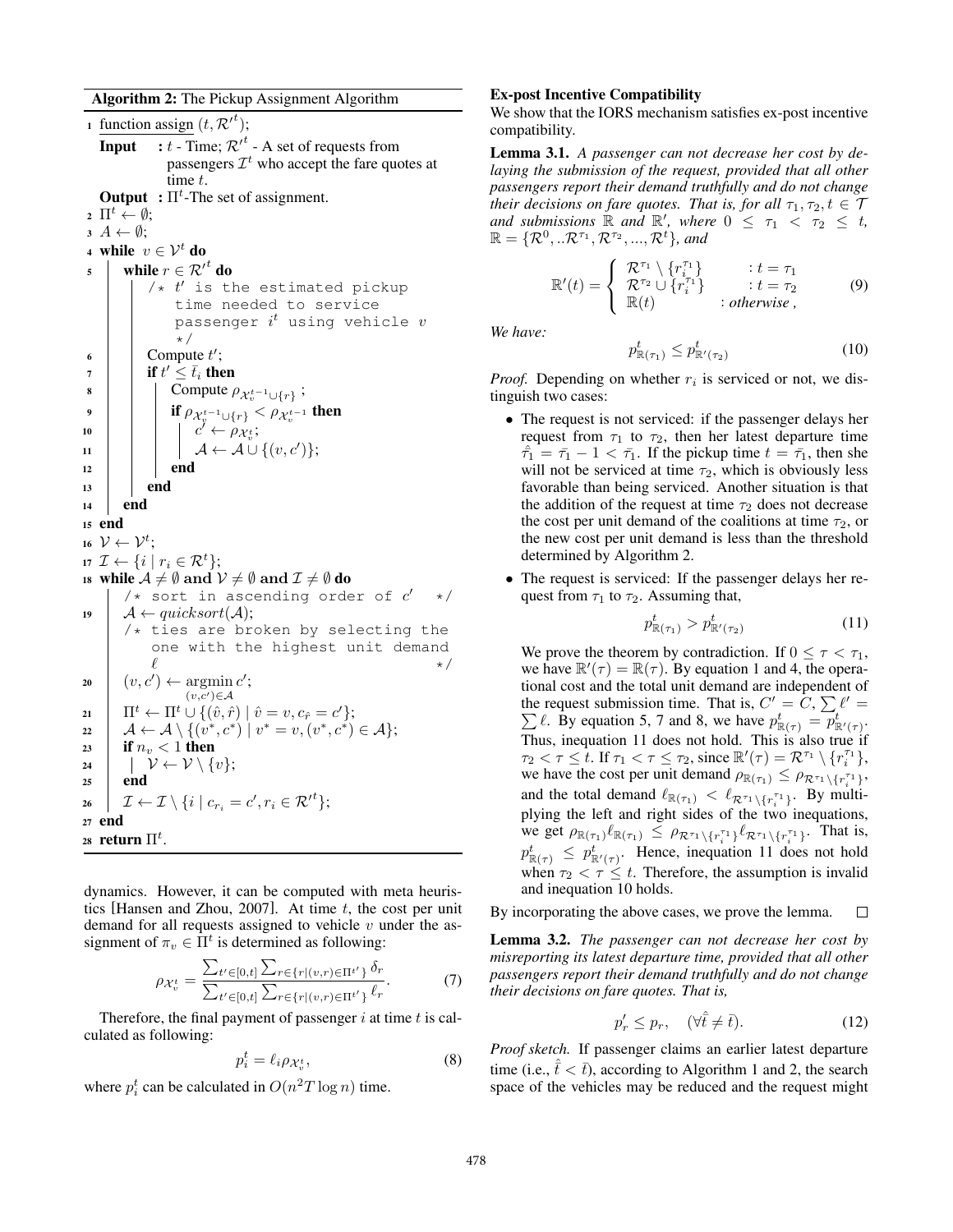be rejected. If  $\hat{\bar{t}} > \bar{t}$ , the search space will be increased. However, a passenger will reject the assignment if the pickup time exceeds the  $\bar{t}$  according to the assumption made in section 3.1. By equation 1, 4, 5, 7 and 8, the fare  $\hat{p}$  does not increase in either scenario.  $\Box$ 

Theorem 3.3. *The IORS mechanism is ex-post incentive compatible provided that all other passengers report their demand truthfully and do not change their decisions on fare quotes.*

*Proof sketch.* A passenger *i* can not lie about her origin *oui* and destination *di*. She is unable to claim an earlier arrival *ti*. According to Lemma 3.1, she will not benefit from delaying the request submission provided that all other passengers report their demand information truthfully and do not change their decisions on whether to accept the quotes or not. The passenger will not gain from misreporting the latest departure time according to lemma 3.2. П

#### Discussion

Note that the IORS mechanism does not require passengers to specify the deadlines for the latest delivery to their destinations. This is because passengers are likely to misreport the deadlines to rule out potential ridesharing assignments (e.g., by claiming an earlier deadline). However, mechanism designers may set constraints (e.g., the longest time, the maximum number of passengers, and the maximum rate) on a shared ride if necessary.

The IORS mechanism also satisfies other properties such as individual rationality and budget balance. For example, it is individual rational because passengers' final payments never exceed their quotes. The budget balance property is met for the reason that the total cost is split by the passengers who are provided with the ride services. Due to space limitations, we omit the poofs for these properties.

### 4 Benchmark

For evaluation purposes, we compute the optimal assignment as a benchmark to evaluate the efficiency of the IORS mechanism. The goal of the optimal assignment is to minimize the overall cost per unit demand (equivalent to maximizing *W*) under the constraints in the AMoD system. This is a minimum maximal matching problem, which is NPhard [Hopcroft and Karp, 1973], and cannot be solved in polynomial time. We use a linear programming solver *Lp-Solve* solver [Berkelaar *et al.*, 2004] for optimization in the experiment.

Auction-based mechanisms have been proven to be efficient in some of the existing ridesharing systems such as carpooling and shuttles [Kleiner *et al.*, 2011; Cheng *et al.*, 2014; Coltin and Veloso, 2013; Kamar and Horvitz, 2009]. Some of them even have very close performance compared with the optimal solution [Cheng *et al.*, 2014]. In our work, we compare the performance of the IORS with the state-of-theart, offline, auction-based mechanism (bottom-up) described in [Cheng *et al.*, 2014]. The auction-based mechanism can not be solved in polynomial time.

# 5 Experimental Results

To evaluate the performance of the IORS mechanism, we developed an AMoD simulator to model the transportation system of a grid city with  $101 \times 101$  blocks (a scenario similar to Figure 2).

#### 5.1 Experimental Settings

In the experiment, we assumed that the number of AVs in the system is fixed. We set the number  $N = 1000$ . For each simulation, the system ran for 500 rounds unless specified otherwise. For each round, we generated a random number of requests  $\mathcal{R}_t \in \mathbb{R}$ . We initialized  $\mathbb{R}$  with a set of  $N =$ 500 integers randomly drawn from a normal distribution with mean  $\mu = 1000$  and standard deviation 100 (see Figure 3a). We assumed that each AV can transport up to four passengers at the same time.

We then generated the  $\mathcal{R}_t$  requests respectively using the following method: the request time is the current round number; the waiting time is randomly drawn from the range 10 to 100; both the origins and destinations are randomly selected within a radius of 50 blocks in the grid. The operational cost per unit distance (block) is 1. The speeds for all vehicles are the same: 0.5 block per unit time (round). Initially, all the AVs depot at the center of the grid city. At time  $t = 0$ , the AVs become available for servicing passengers.

To be fair for evaluation and in the interest of saving time, we calculated the shortest paths between any two vertices in the city grid using the *A*⇤ algorithm [Hart *et al.*, 1968] and saved it into a dictionary for further use in all the simulations

We ran all the simulations on a 2.9GHz quad-core machine with a 32GB RAM.

#### 5.2 Results and Discussion

We performed simulations using the IORS mechanism. For comparison purposes, we computed the optimal assignment under the same experimental settings as a benchmark. we also conducted experiments on an AMoD system with the offline, auction-based mechanism described in section 4. To counter the effect of the fluctuations caused by the randomization techniques used, we ran all the experiments 20 times and calculated the mean and the standard deviation of the metrics evaluated.

We computed the social welfare scores over time for the systems using one of the following mechanisms: IORS mechanism, auction-based mechanism and the optimal assignment solution. The result (see Figure 3b) clearly shows that the IORS mechanism performs significantly better (with a 95% confidence interval) than the auction-based mechanism, with an increase of 22*.*73%. Although it is a little inferior to the optimal solution, it performs fairly well (with a score equals to 93*.*62% of the optimal solution) with 79.35% less computational time on average (see Figure 3c ) and no future knowledge of demand required.

The IORS mechanism adds a request only if this addition decreases the cost per unit demand of a group. However, it might suffer from local minima and produce suboptimal solutions due to a myopic view of the demand. The auctionbased mechanism, on the other hand, processes the aggre-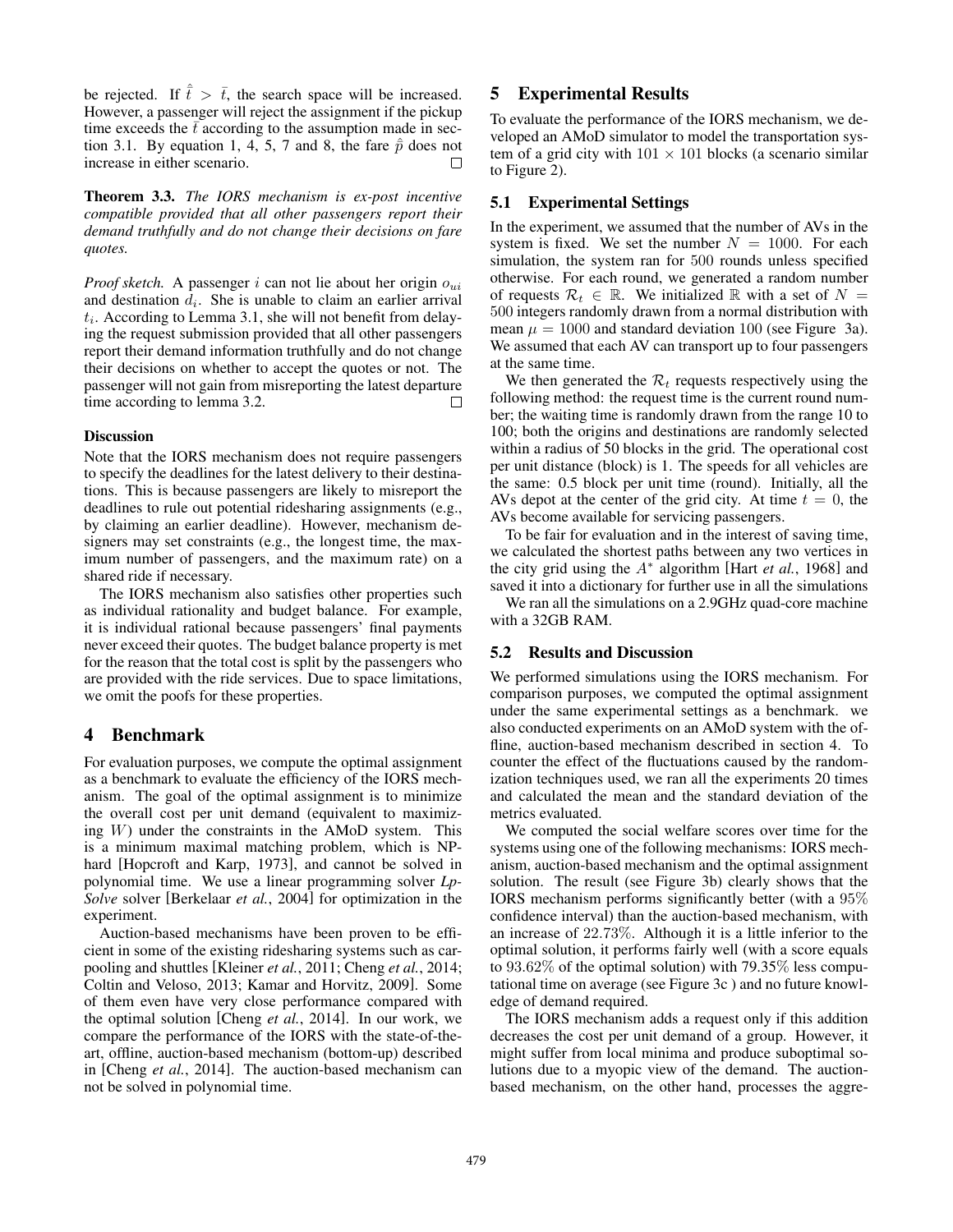

Figure 3: A comparison of demand distribution, the social welfare scores and computational time of a system with three different approaches: the IORS, an auction-based mechanism and the optimal solution.



Figure 4: A comparison of the performance of a system with three approaches: the IORS, an auction-based mechanism, and the optimal solution.

gated requests at once. It removes the requests with the lowest ranks. Although the mechanism might make better plans than the IORS mechanism at processing time because they have a better knowledge of demand distributions, it performs worse than the IORS at all the other time.

The revenue of IORS system is slightly lower than the optimal system, and much higher than the auction-based system (see Figure 4a). The effective demand of the system with the IORS mechanism fluctuates around 0*.*7, while the demand for optimal solution first increases and then drops down to a level very close to that of the IORS system. This is due to the increased demand from passengers. As shown in Figure 4b, the demand for auction-based system keeps increasing and then reaches a plateau. For each time measured, the scores of the auction-based system are the lowest.

When the demand is high, obviously, it is effective to increase the supply (i.e., number of vehicles) at first. However, once the number of the AV fleet reaches some point, it will not help to improve the social welfare (i.e., *W*) (see Figure 4c).

In summary, the IORS mechanism outperforms the offline, auction-based mechanism overwhelmingly in promoting ridesharing in AMoD systems. Although it is still inferior to the optimal solution, it can achieve a very close performance with substantially less computational time needed and no future knowledge of demand required.

#### 6 Conclusions

To promote ridesharing in AMoD systems, we introduce a posted-price, integrated online mechanism, namely IORS. We show that IORS is ex-post incentive compatible. Simulation results demonstrate its competitiveness compared with the optimal assignment solution and the offline, auctionbased mechanism. Although IORS is tailored for AMoD systems, it is applicable to traditional demand responsive transport systems such as taxis and shuttles, provided that the dispatchers have full control over the vehicles. Besides, IORS can be applied to distributed scenarios by dividing a city into multiple zones where each zone has a control center individually processing the requests.

Future directions include coalition structure generation for optimal groups of shared riders, mechanism design to address ethics and privacy problems in ridesharing. Another direction is to develop more complex and realistic simulation platforms as benchmarks for future evaluation.

### Acknowledgments

This work was supported in part by the National Science Foundation under grant CCF-1526593. The authors wish to thank anonymous reviewers for their helpful comments and suggestions.